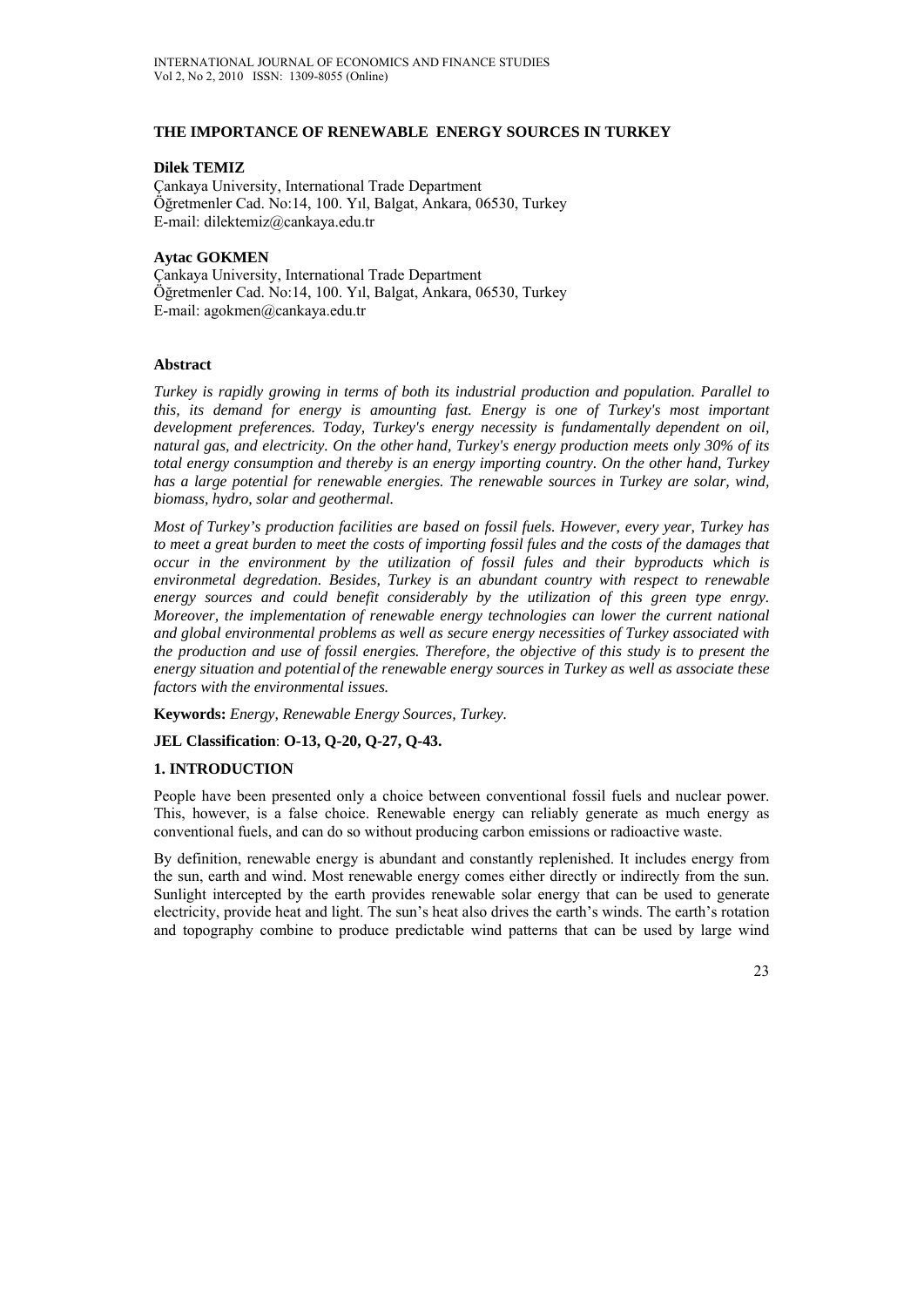turbines to generate electricity. Biomass is defined as any plant or animal matter used to produce electricity, heat or transportation fuels. Hydropower relies on capturing the energy in flowing water, which is linked to the sun through the hydrological cycle- water evaporation from the oceans turns into clouds and later condenses, falling as rain. The ocean itself can produce energy from the action of the waves and tides, based on the gravitational pull of the sun and moon. Geothermal energy uses the internal heat of the earth to generate electricity, as well as more direct uses such as spas and greenhouses.

When we analyze the situation with respect to Turkey, Turkey's renewable energy sources are plentiful and extensive and represent the second-largest domestic energy source after coal. Primary renewable energy resources in Turkey are: hydro, biomass, wind, biogas, geothermal and solar. Similar to other industrializing countries, with the increases in energy consumption and economical growth, energy related environmental problems are rapidly growing in Turkey. In 2003, it is estimated that 36 % of CO2 emissions occurred due to energy, 34 % due to industry, 15 % due to transportation and 14 % due to other sectors such as housing, agriculture and forestry and in 2020 40 % will occur due to energy, 35 % due to industry, 14 % due to transportation and 11 % due to other sectors. To control these problems for sustainable development, energy related policy should be well determined (Koyun, 2007). The aim of this paper is to present the energy situation and potential of the renewable energy sources in Turkey as well as associate these factors with the economy and environment.

# **2. RENEWABLE ENERGY**

Renewable energy is derived from resources that, for all practical purposes, cannot be depleted and produce fewer pollutants. This makes renewable energy fundamentally different from fossil fuels and has prompted many countries, including Turkey, to promote its use through incentive and subsidy schemes.

The benefit from greater exploitation of these sources would be enormous: (i) reduced reliance on imported fuels (increased energy security); (ii) decreased environmental impact compared to fossil fuel and nuclear power plants (i.e. no greenhouse gas emissions (except biomass and biogas) or toxic waste); (iii) competitive costs (which are still decreasing) compared to many conventional technologies; and (iv) no fuel costs (except biomass and biogas) and virtually inexhaustible fuel sources(Guner Law Office, 2008).

Renewable energy which stems from natural sources such as sun light, wind, rain, wave, water and geothermal heat sustains itself and does not contaminate the environment. When we look at the kinds of renewable energy, we see that solar energy, wind energy, biomass energy and moving water in generally.

In fact, sunlight is an excellent source of heat and electricity, the two most important forms of energy we consume. Solar energy is becoming increasingly popular for remote power needs such as telecommunication towers, agricultural applications (irrigation and pasture management), in tropical countries that are not connected to an electrical grid, for heating swimming pools, and many other applications around the world. Wind energy is really just another form of solar energy. Sunlight falling on oceans and continents causes air to warm and rise, which in turn generates surface winds. More recently, wind has been harnessed as a clean, safe source of electricity. The term "biomass" refers to any form of plant or animal tissue. In the energy industry, biomass refers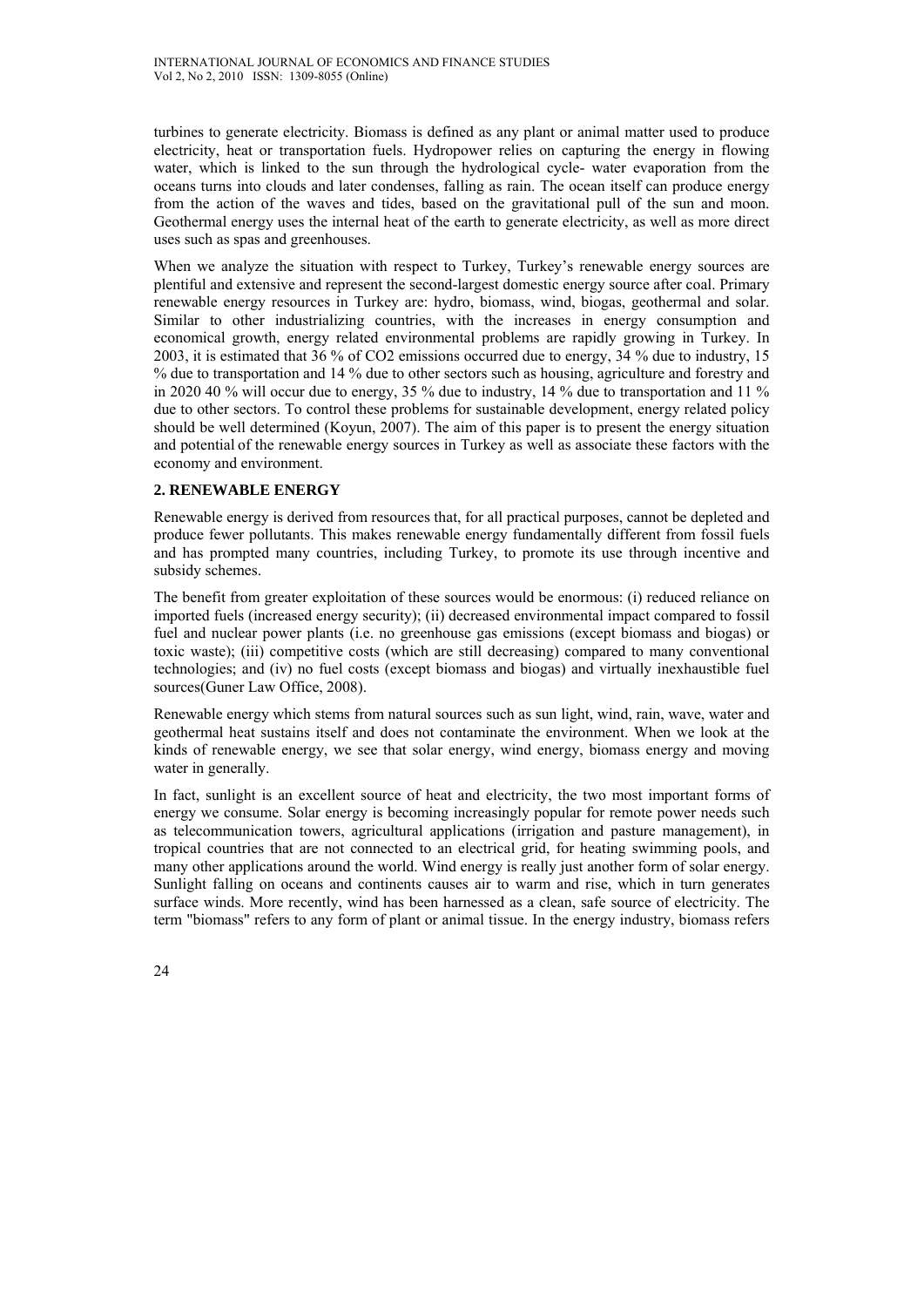to wood, straw, biological waste products such as manure, and other natural materials that contain stored energy. The energy stored in biomass can be released by burning the material directly, or by feeding it to micro-organisms that use it to make biogas, a form of natural gas. Energy from biomass is still used around the world, for everything from cooking and heating to generating electricity. Today, the energy of falling water is used mainly to drive electrical generators at hydroelectric dams. As long as snow and rainfall can fill the streams and rivers, moving water can be a renewable source of energy.

In recent years, we have seen large fluctuations in the cost of natural gas, oil, and electricity due to global economics, market deregulation, and political events in some parts of the world. Renewable energy is not subject to sharp price changes because it comes from sources such as sunshine, flowing water, wind, and biological waste, all of which are free. This gives people greater certainty about the cost of energy, which is good for society and the economy. By comparison, fossil fuels are limited in their supply, and their price will increase as they become scarcer.

When fossil fuels are burned, they release carbon dioxide. This gas acts like an invisible blanket, trapping more of the sun's energy in the atmosphere, causing the Earth to warm up little by little. Carbon dioxide is building up in the atmosphere as more and more fossil fuels are used in homes, factories, and automobiles. If this continues, most scientists think our planet is likely to become significantly warmer, which could cause many serious problems around the world.

The importance of energy in economic development has been recognized almost universally; the historical data attest to a strong relationship between the availability of energy and economic activity. During the past two decades the risk and reality of environmental degradation have become more apparent. Growing evidence of environmental problems is due to a combination of several factors; the environmental impact of human activities has grown dramatically because of the sheer increase of world population, consumption, industrial activity, etc. Achieving solutions to the environmental problems that are faced today requires long-term potential actions for sustainable development. In this regard, renewable energy resources appear to be one of the most efficient and effective solutions, which is why there is an intimate connection between renewable energy and sustainable development (Dincer, 2004).

# **3. RENEWABLE ENERGY IN TURKEY**

Currently electricity is mainly generated in Turkey using thermal power plants which consume coal, lignite, natural gas and fuel oil, geothermal energy and hydro power plants. Turkey has no large oil and gas reserves. The main indigenous energy resources are lignite, hydro and biomass. Accordingly, Turkey has to adopt new, long-term energy strategies to reduce the proportion of fossil fuels in primary energy consumption. Turkey has also taken another recent step which is consistent with its current long-term energy strategies by announcing that it will sign up to the Kyoto Protocol. By doing so, Turkey will commit to cut greenhouse gas emissions, demonstrating its commitment to "clean" technology The development and use of renewable energy sources and technologies is increasingly becoming vital for the sustainable economic development of Turkey. The most significant developments in renewable production have been observed in wind, hydropower and geothermal energy production.

Turkey's demand for energy and electricity is increasing rapidly and heavily dependent on expensive imported energy resources that place a big burden on the economy. As would be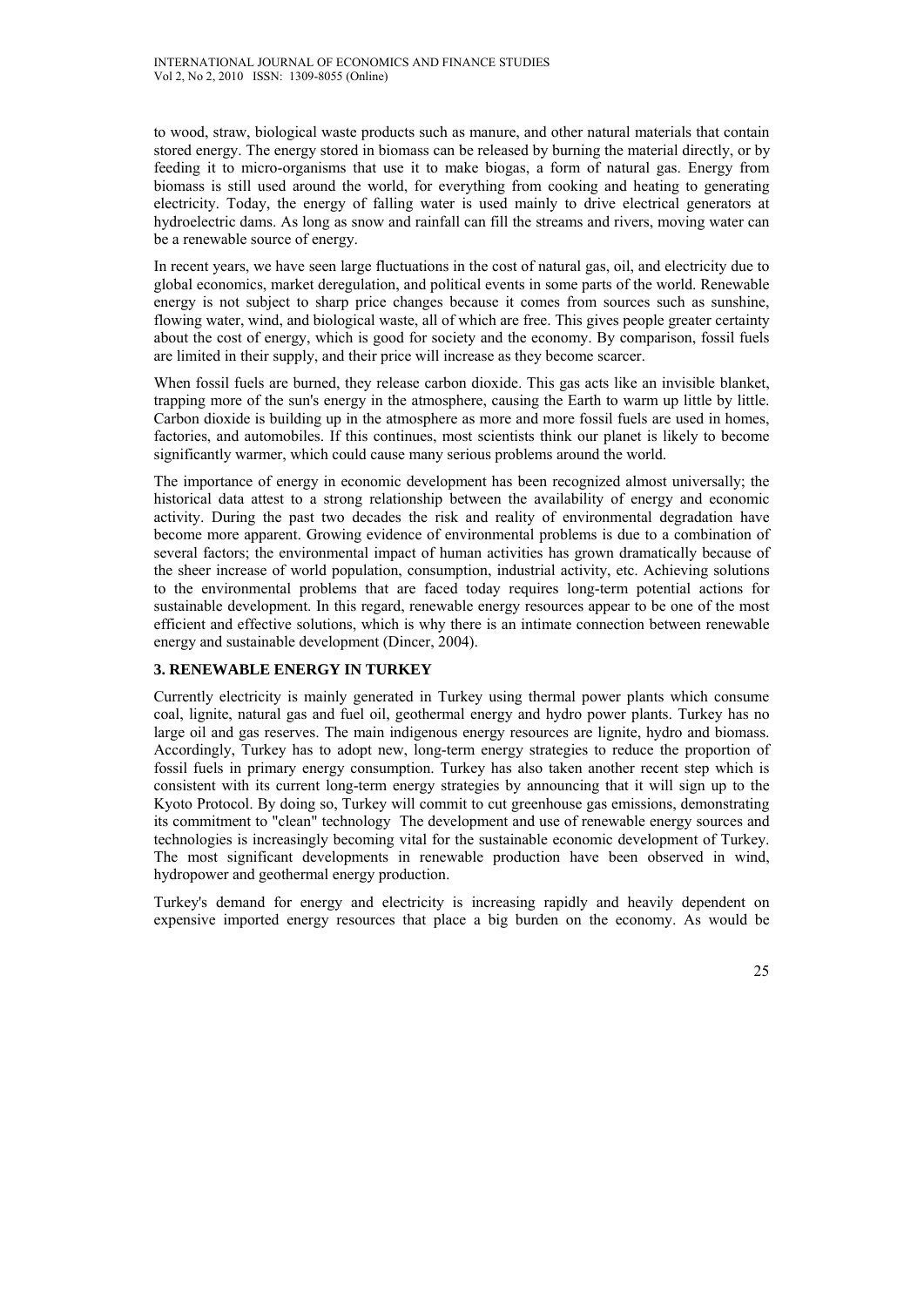expected, the rapid expansion of energy production and consumption has brought with a wide range of environmental issues at local, regional and global levels. Air pollution, for example, is becoming a great environmental concern in the country. With respect to global environmental issues, Turkey's carbon dioxide emissions have grown along with its energy consumption. States have played a leading role in protecting the environment by reducing emissions of greenhouse gases (GHGs). In this regard, renewable energy resources appear to be the one of the most efficient and effective solutions for clean and sustainable energy development in Turkey. Turkey's geographical location has several advantages for extensive use of most of these renewable energy sources (Kaygusuz, 2007).

Turkey is a rich country from the point of variety and potential of renewable energy resources. It has the 8 % of the geothermal energy potential in the world which does not exist in most countries. In addition, the solar energy is abundant due to its geographical place in the world. Turkey is also one of the countries in the world with has a high amount of hydroenergy potential. Wind energy potential in Turkey is estimated as 160 TWh. As well known, cost of these renewable energy resources is not high (Gençoglu, 2004).

Turkey is an energy importing country; almost 70% of the energy requirement has been supplied by imports. Due to the diversification efforts of energy sources, use of natural gas that was newly introduced into Turkish economy, has been growing rapidly. On the other hand, Turkey, with its young population and growing energy demand per person, its fast growing urbanization, and its economic development, has been one of the fast growing power markets of the world for the last two decades. Oil has the biggest share in total primary energy consumption. But it is expected that natural gas consumption will be higher than oil in future.

Energy is one of Turkey's most important development priorities. Turkey has a large potential for renewable energies. The most important renewable sources for Turkey's energy sector are solar in its various forms, wind, biomass, hydro and geothermal. Turkey's geographic location has several advantages for extensive use of most of the renewable energy sources. The amount of annual biomass potential of Turkey is approximately 32 mtoe. Turkey has a gross annual hydro potential of 433,000 GWh, which is almost 1% of world total potential. Currently, wind power capacity in Turkey is around 19 MW, with units located all over the country. Turkey's solar energy potential has estimated to be 26.4 million toes as thermal and 8.8 million toes as electricity and geothermal potential is about 38,000 MW (http://turkey-electricity.com/page.html).

Table 1 depicts the historical and projected relationship between population, economic output and energy demand. The population projections signal the slowing down of population growth. At the same time the GNP is expected to nearly double every ten years. A similar relationship between population, per capita energy demand and total energy demand is projected. The implication of these figures is that energy intensity of the Turkish economy will substantially improve over time, going from 81 Mtoe/GNP/capita in 1973 to 40 Mtoe/GNP/capita in 2000 to 33 Mtoe/GNP/capita in 2020 (Table 1).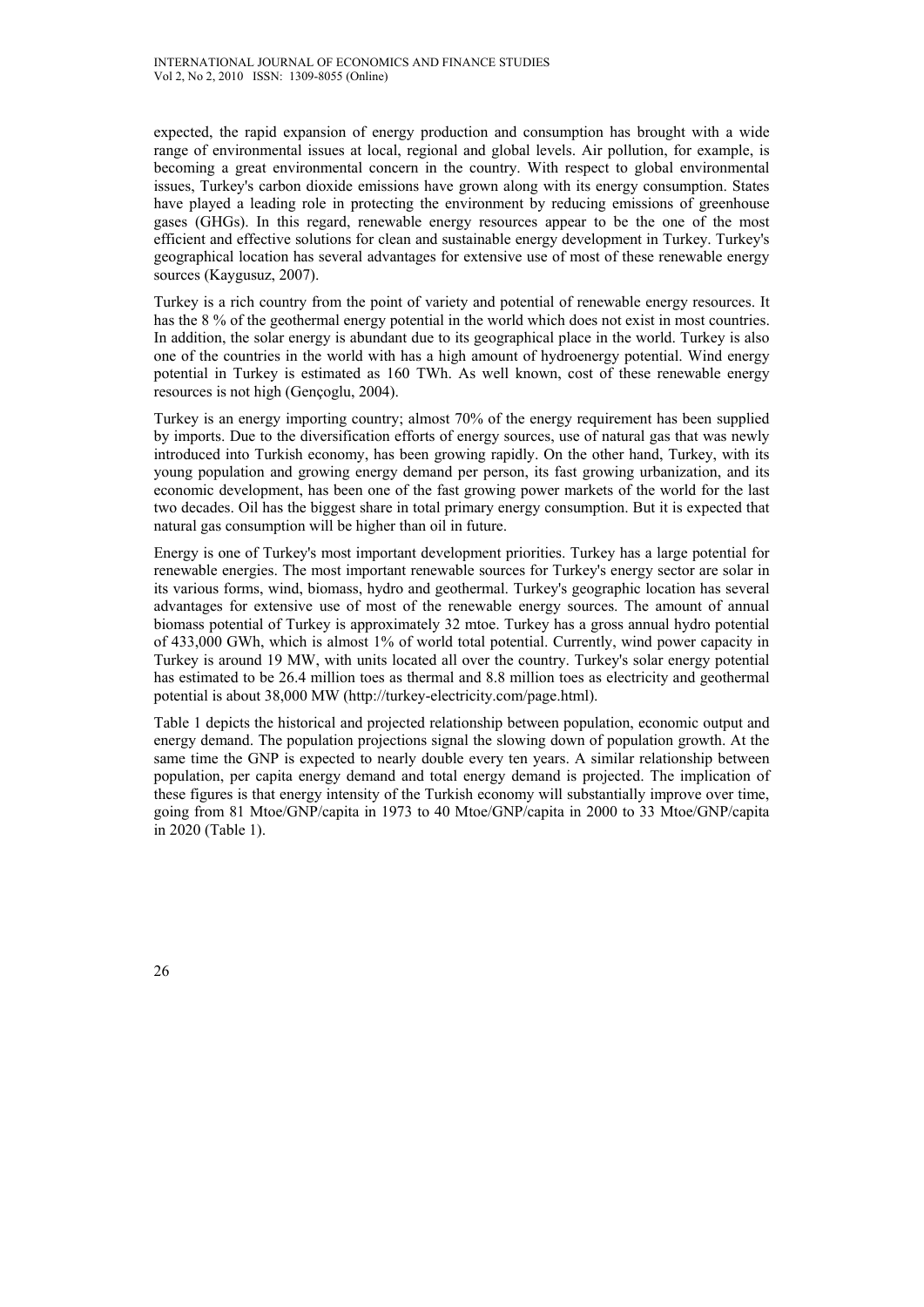|       | Populations | GNP/capita | <b>Total GNP</b> | Total energy     | Energy/capita | Energy    |
|-------|-------------|------------|------------------|------------------|---------------|-----------|
| Years | (000s)      |            |                  | demand<br>(Mtoe) | (Kep)         | intensity |
|       |             |            |                  |                  |               |           |
|       |             |            |                  |                  |               |           |
| 1973  | 38,072      | 1994       | 75,915,568       | 24.6             | 646           | 81        |
| 1990  | 56,098      | 2674       | 150,006,052      | 53.7             | 957           | 50        |
| 1995  | 62,171      | 2861       | 177,871,231      | 64.6             | 1,039         | 44        |
| 2000  | 67,618      | 3303       | 223, 342, 254    | 82.6             | 1,218         | 40        |
| 2010  | 78,459      | 5366       | 421,010,994      | 153.9            | 1,962         | 35        |
| 2020  | 87,759      | 9261       | 812,736,099      | 282.2            | 3,216         | 33        |

### **Table 1: Population, economy and energy**

Kaynak: TÜBİTAK (2008).

In 2005, primary energy production and consumption has reached 34 and 130 million tons of oil equivalent (mtoe), respectively (Table 2 and Table 3). The most significant developments in production are observed in hydropower, geothermal, solar energy and coal production. Turkey's use of hydropower, geothermal and solar thermal energy has increased since 1990. However, the total share of renewables in total primary energy supply (TPES) has declined, owing to the declining use of non-commercial biomass and the growing role of natural gas in the system. **Table 2: Present and future total final energy production in Turkey (mtoe)**

| Energy sources                          | 1990  | 2000  | 2005  | 2010  | 2020  | 2030  |
|-----------------------------------------|-------|-------|-------|-------|-------|-------|
| Coal and lignite                        | 12.41 | 13.29 | 20.69 | 26.15 | 32.36 | 35.13 |
| Oil                                     | 3.61  | 2.73  | 1.66  | 1.13  | 0.49  | 0.17  |
| Gas                                     | 0.18  | 0.53  | 0.16  | 0.17  | 0.14  | 0.10  |
| Com. renewables and wastes <sup>a</sup> | 7.21  | 6.56  | 5.33  | 4.42  | 3.93  | 3.75  |
| Nuclear                                 |       |       |       |       | 7.30  | 14.60 |
| Hydropower                              | 1.99  | 2.66  | 4.16  | 5.34  | 10.00 | 10.00 |
| Geothermal                              | 0.43  | 0.68  | 0.70  | 0.98  | 1.71  | 3.64  |
| Solar/wind/other                        | 0.03  | 0.27  | 0.22  | 1.05  | 2.27  | 4.28  |
| Total production                        | 25.86 | 26.71 | 34.12 | 39.22 | 58.20 | 71.68 |

<sup>a</sup>Comprises solid biomass, biogas, industrial waste and municipal waste. Kaynak: IEA, 2005; MENR, 2005 (http://www.enerji.gov.tr).

#### **Table 3: Present and future total final energy consumption in Turkey (mtoe)**

| Energy sources                          | 1990  | 2000  | 2005   | 2010   | 2020   | 2030   |
|-----------------------------------------|-------|-------|--------|--------|--------|--------|
| Coal and lignite                        | 16.94 | 23.32 | 35.46  | 39.70  | 107.57 | 198.34 |
| Oil                                     | 23.61 | 31.08 | 40.01  | 51.17  | 71.89  | 102.38 |
| Gas                                     | 2.86  | 12.63 | 42.21  | 49.58  | 74.51  | 126.25 |
| Com. renewables and wastes <sup>a</sup> | 7.21  | 6.56  | 5.33   | 4.42   | 3.93   | 3.75   |
| Nuclear                                 |       |       |        |        | 7.30   | 14.60  |
| Hydropower                              | 1.99  | 2.66  | 4.16   | 5.34   | 10.00  | 10.00  |
| Geothermal                              | 0.43  | 0.68  | 1.89   | 0.97   | 1.71   | 3.64   |
| Solar/wind/other                        | 0.03  | 0.27  | 0.22   | 1.05   | 2.27   | 4.28   |
| Total primary energy consumption        | 53.01 | 77.49 | 129.63 | 152.22 | 279.18 | 463.24 |

<sup>a</sup>Comprises solid biomass, biogas, industrial waste and municipal waste. Kaynak: IEA, 2005. MENR, 2005 (http://www.enerji.gov.tr).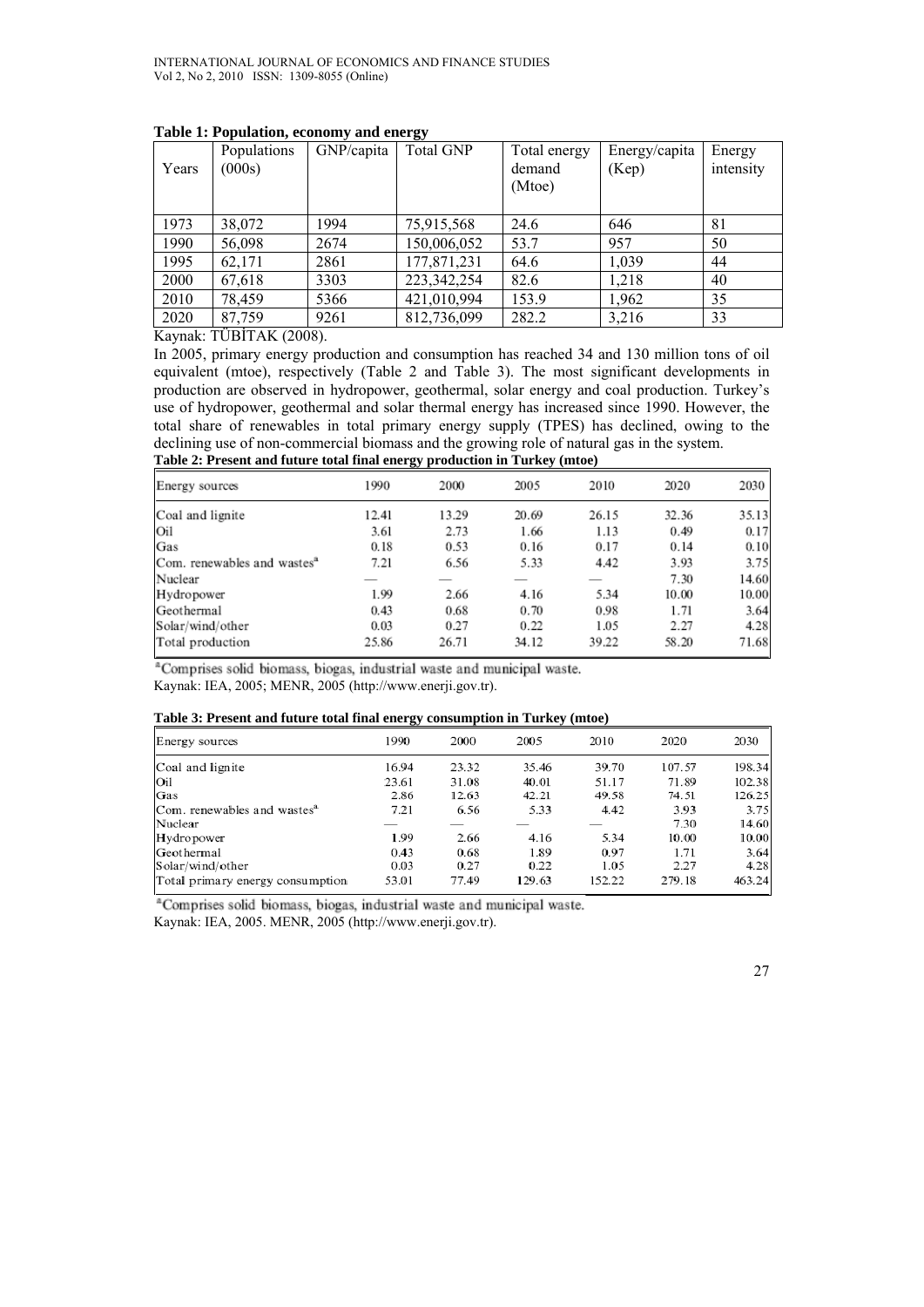Turkey is among the first five leader countries in its geothermal direct use applications (Demir, 2002). Turkey is ranked as fifth biggest geothermal energy user for heating and hot spring purposes after China, Japan, USA and Island (SIS, 2005). In Turkey, the district heating system applications were started with large scale, city based geothermal district heating systems. The investigations on geothermal energy in the country gained speed in the 1970s. However, the utilization of geothermal energy could not become widespread sufficiently due to scaling problems up to the early 1980s. Since then, important developments have been recorded in geothermal energy utilization. Recently, geothermal direct use applications have reached up to 52,000 residences equivalence of geothermal heating, and engineering design of nearly 300,000 residences equivalence geothermal district heating has been completed. Parallel to the development of geothermal energy utilization in Turkey, it is projected that by the years 2010 and 2020, the total installed capacity will increase to 3500 MWt (500,000 residences equivalent, which is about 30% of the total residences in the country) and 8300 MWt (1,250,000 residences equivalent) for space heating and to 500 MWe and 1000 MWe for power production, respectively (Serpen, Aksoy, Öngür, 2010).

Turkey's technical wind energy potential is 88,000 MW and its economic wind energy potential is 10,000 MW. 40 new wind farm projects (totaling approximately 1400 MW) have already obtained licences and 751 licence applications (totaling approximately 78,000 MW) are still awaiting approval. Some cities in Turkey have relatively high wind speeds. These have been classified into six wind regions. The most attractive sites are the Marmara Sea Region, the Mediterranean Coast and the Aegean Sea Coast (Guner Law Office, 2008). The amount of solar collectors installed in Turkey was 7.7 million m2 in 2000, but in 2006 the amount was increased to 11.5 million m2 (IEA, 2008). In Turkey, installed solar cell capacity which is used mostly in public bodies for supplying small amounts of power and for research purposes, has reached 1 MW (http://www.enerji.gov.tr). Turkey has a huge hydropower potential. Turkey is the second richest country after Norway in Europe for its gross hydroelectric potential which is 440 TWh/year. Turkey has constructed 618 dams by 2007, which are in operation. Of these 618 dams, 230 facilities have been constructed as large dams and 388 as small dams. Total supply of energy was 13,064 MW in 2006 (DSI, 2008).

The main objectives of Turkey's current energy policy, including renewable energy considerations are: to meet demand using domestic energy resources as the highest priority, in the medium and long term, this is to occur through a mix of public, private, and foreign capital; to develop existing sources while accelerating the penetration of new and renewable sources; to diversify energy sources and to avoid dependence on energy imports from a single source or country; to encourage private-sector investment and to accelerate capacity construction and privatization in the power industry, preparations are to be made for the introduction of nuclear power; to improve the reliability of electricity supply through upgrades in the power transmission and distribution grid; to improve energy efficiency in end-use and transformation, e.g. through reduction of losses in energy production, transmission, and consumption; to protect the environment and public health (Budak, 2009).

# **4. RESULT**

Turkey's demand for energy and electricity is increasing rapidly and heavily dependent on expensive imported energy resources that place a big burden on the economy. As would be expected, the rapid expansion of energy production and consumption has brought with it a wide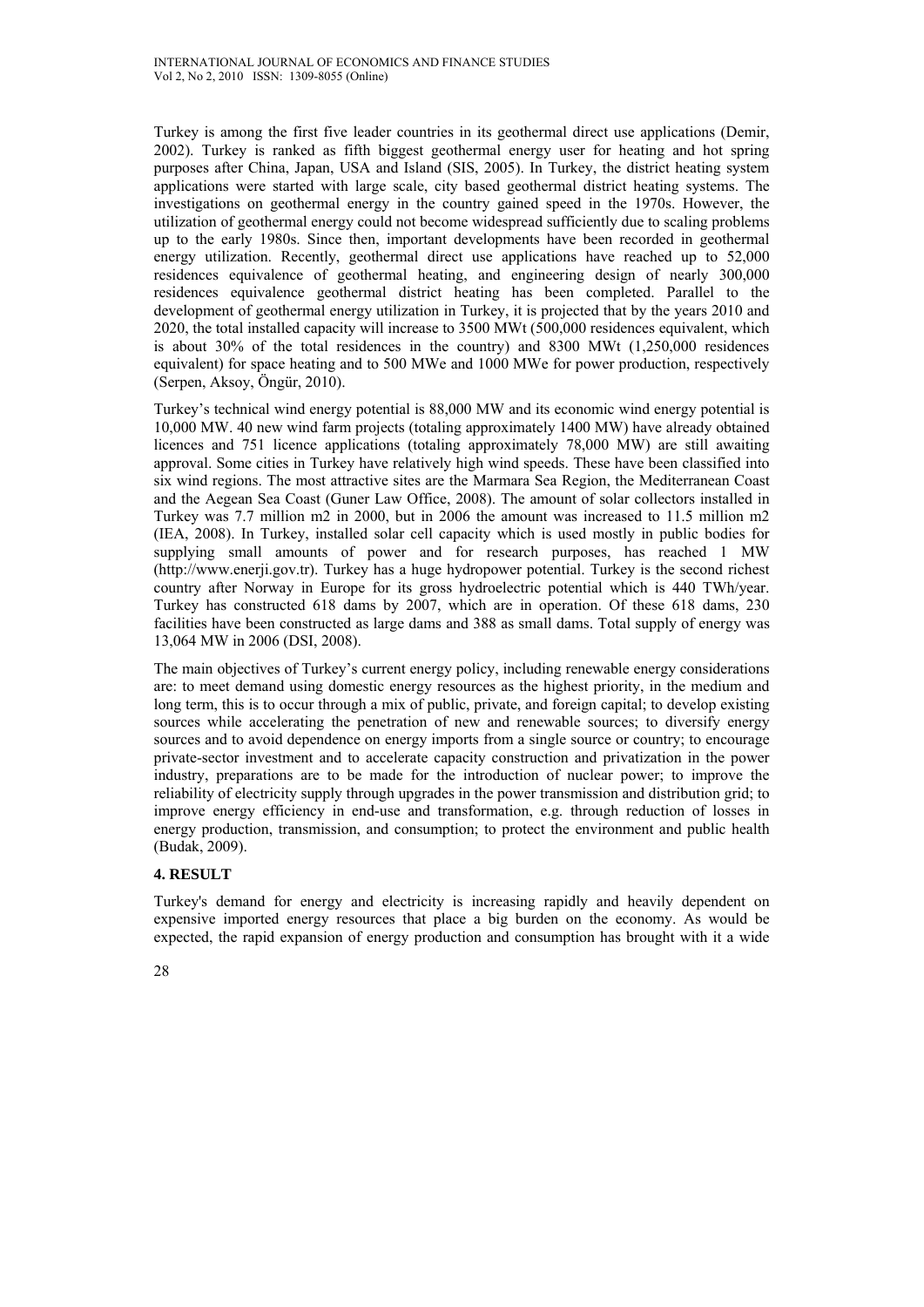range of environmental issues at local, regional and global levels. Air pollution, for example, is becoming a great environmental concern in the country. With respect to global environmental issues, Turkey's carbon dioxide emissions have grown along with its energy consumption. States have played a leading role in protecting the environment by reducing emissions of greenhouse gases (GHGs). In this regard, renewable energy resources appear to be the one of the most efficient and effective solutions for clean and sustainable energy development in Turkey. Turkey's geographical location has several advantages for extensive use of most of these renewable energy sources. This article presents a review of the sustainable energy policies, potential and utilization of the renewable energy sources in Turkey.

Turkey has great potential for renewable energy and is willing to reduce its dependence on fossil fuels by increasing its use of renewable energy resources. Turkey is interested in renewable energy resources and gives effort to provide the sustainability of using these energy resources. The state encouraged the municipalities in respect of the geothermal energy and gave them the permission to behave self-governing. For a sustainable development of renewable energy resources and settling to the Mediterranean strategy, ground sourced and water sourced heat pump systems, wind and solar energy power plants have to be kept unobstructed always. The renewable energy technologies and the energy quantities which are necessary for production per unit have to be kept always in the journal and policy of the country. Legal regulations have to be performed and the State has to give effort to make the public assimilate these regulations highly.

# **REFERENCES**

Budak, Dilek B*. "Analysis of Renewable Energy and Its Impact on Rural Development in Turkey",* Agripolicy Enlargement Network for Agripolicy Analysis, November, 2009.

Demir, Fırat. "*A Failure Story: Politics, Society and Financial Liberalization in Turkey: the Paths of Retransformation in the PostLliberalization Era*", 2002. (http://www.econturk.org/Turkisheconomy/Turkey-EPCS.pdf) (Access: 23.04.2010)

Dincer, Ibrahim. "*Environmental issues: Potential solutions*", Energy Sources, 23, 2004, 69-81.

DSI (The General Directorate of State Hydraulic Works), 2008. Ankara. (http://www.dsi.gov.tr/english/service/enerjie.htm) (Access: 22.04.2010)

International Energy Agency (IEA). *"Energy policies of IEA countries: Turkey",* Paris, 2005, 2008. (http://www.iea.org) (Access: 02.05.2010)

Ministry of Energy and Natural Resources (MENR). "Energy report of Turkey", Ankara, 2005 (http://www.enerji.gov.tr). (Access: 02.05.2010)

Gencoglu, M.T. "*Importance of renewable energy resources for Turkey*", 2004.

Guner Law Office*. "Renewable Energy Market Opportunities and Legislation in Turkey"*, 2008. (http//www.legal500.com/.../renewable\_energy\_market\_opportunities\_and\_legislation\_in\_turkey.p df) (Access: 20.05.2010)

Kaygusuz, Kamil. *"Energy Use and Air Pollution Issues in Turkey",* Clean-Soil, Air, Water, 35, 6, 2007, 539 – 547.